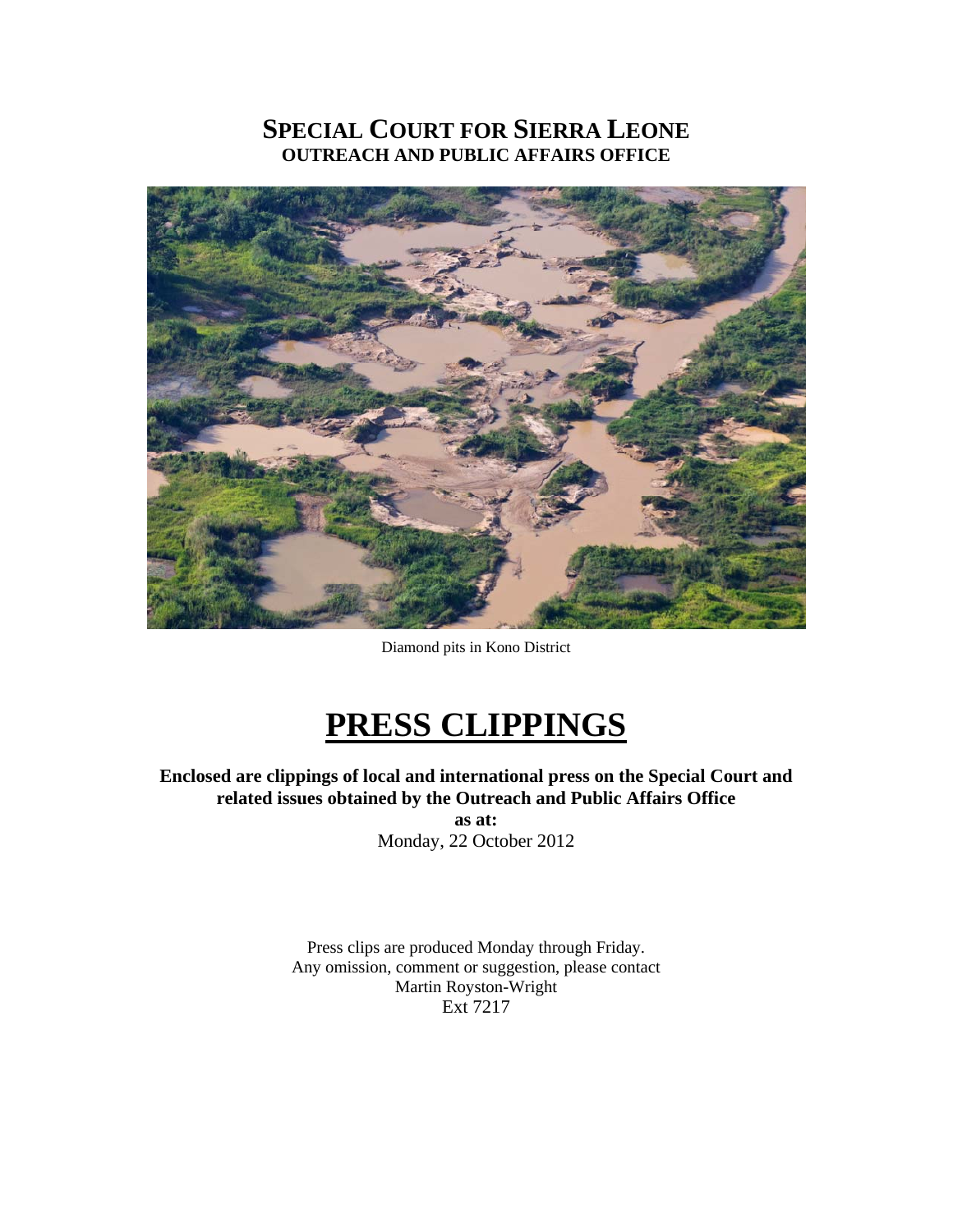# **International News**

| ICC Complains of Lack of Cooperation, Wants More UN Support / Reuters                        | Page 3    |
|----------------------------------------------------------------------------------------------|-----------|
| 20 Years After Killings, Nuns Seek Forgiveness, Not Justice / The State Register-Journal     | Page 4    |
| Statement to the General Assembly by Leila Zerrougui/ UN Office of the SRSG                  | Pages 5-7 |
| Liberia Slowly Coming to Terms With Civil War's Impact on Mental Health / Human Rights Watch | Pages 8-9 |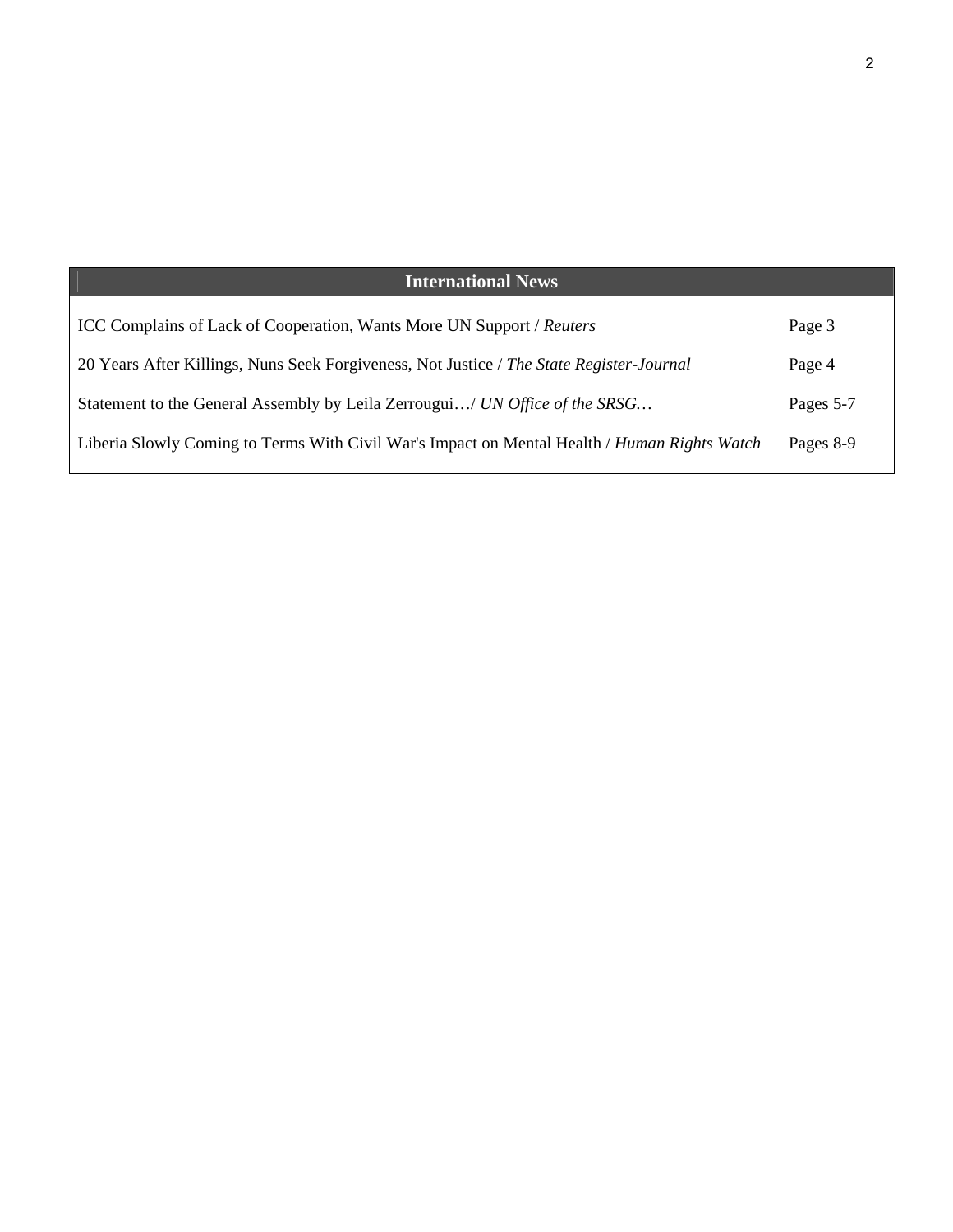#### **ICC complains of lack of cooperation, wants more UN support**

By Michelle Nichols

UNITED NATIONS (Reuters) - The International Criminal Court pleaded for stronger support from the U.N. Security Council on Wednesday to ensure states cooperate with its war crimes inquiries, complaining it had faced problems in cases on Darfur and Libya.

International Criminal Court President Judge Sang-Hyun Song said the court's followup to the only two cases referred to it by the Security Council had been problematic and that some countries had refused to cooperate.

"For the ICC to effectively deal with situations referred by the council ... it needs to be able to count on the full and continuing cooperation of all U.N. members, whether they are parties to (the court) or not," Song told the 15-member council.

He said this included cooperating with investigations and gathering evidence, arresting people charged by the court and tracing the assets of suspects.

"In making any future referrals, it would be very helpful if the Security Council could underline this obligation of full cooperation, without which it is very difficult for the ICC to discharge the mandate the council has given it," Song said.

The court, based in The Hague, began its work a decade ago and has the jurisdiction to investigate crimes in countries that have ratified its treaty. It can only pursue cases in non-member states if they are referred to it by the U.N. Security Council.

While Song did not give details on the problems faced by the court on Libya and Darfur, the challenges are widely known.

The court has indicted Sudan's President Omar Hassan al-Bashir for war crimes in Darfur - charges his government says are politically motivated and baseless - but African heads of state voted in 2009 not to cooperate with the court on the case, saying it would hamper efforts to bring peace to Sudan.

ICC member states are obliged to arrest people indicted by the court, but Bashir has been able to travel freely to several African countries, including ICC members Kenya and Chad. Only Malawi stopped him from visiting earlier this year.

U.N. Secretary-General, who also addressed the Security Council, echoed Song's views: "The council, where it has referred a situation to the (ICC) prosecutor, can greatly assist the court by acting to secure the necessary level of cooperation from member states."

In Libya, the authorities have refused to extradite Saif al-Islam Gaddafi to face charges in war crimes committed during the NATO-backed revolt that toppled his father last year. Libya wants to try Saif al-Islam in its own courts, but judicial experts say he is unlikely to get a fair trial.

ICC judges will rule whether Libya is capable of properly trying the man once seen as Gaddafi's heir-apparent or whether it should extradite him to the Hague.

Earlier this year, a lawyer appointed by the ICC to defend Saif al-Islam was detained in Libya for three weeks on spying allegations and said her experience had shown it was impossible for him to get a fair trial in his home country.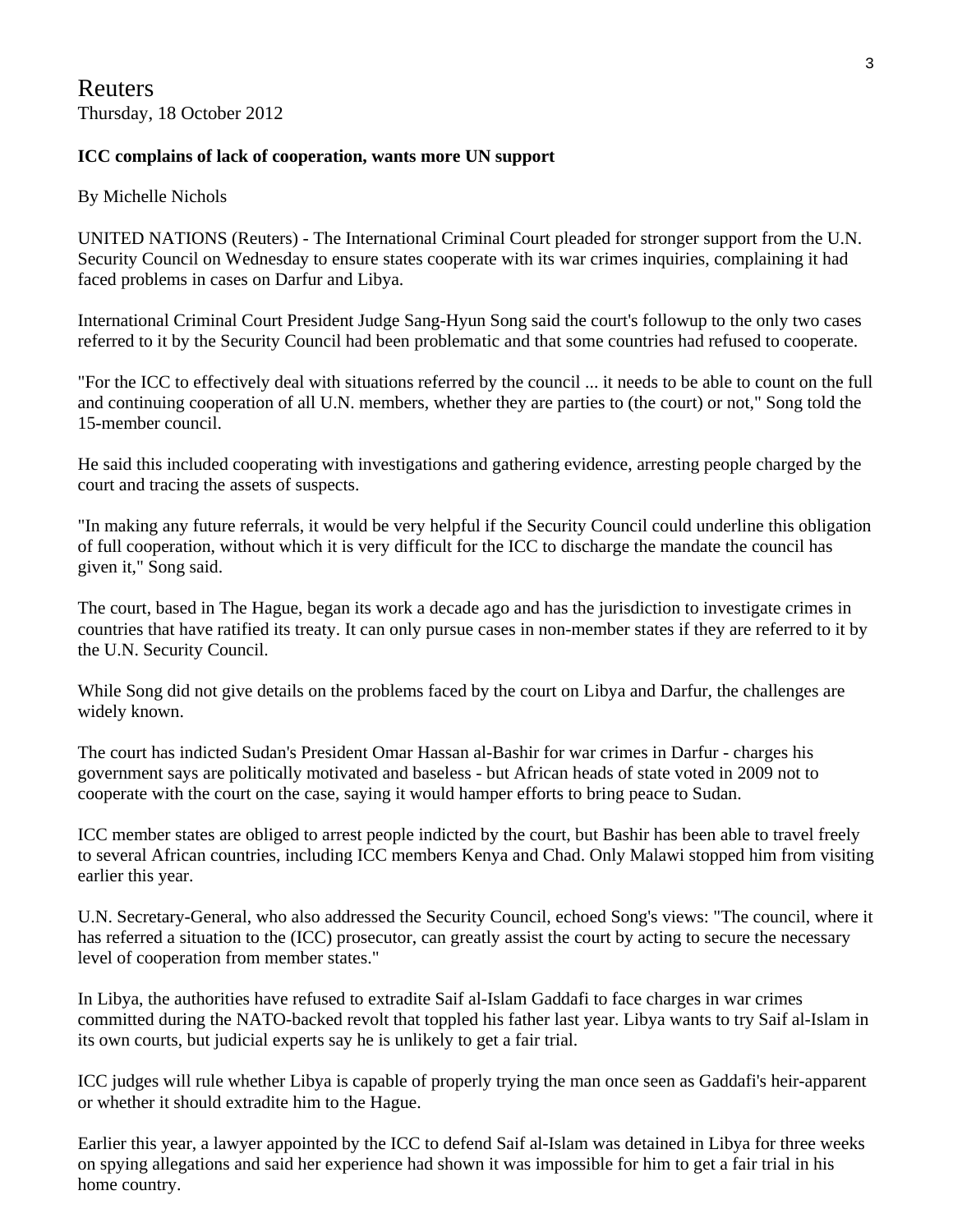## The State Register-Journal

Thursday, 18 October 2012 http://www.sj-r.com/features/x2053809580/20-years-after-killings-nuns-seek-forgiveness-notjustice?zc\_p=1

#### **20 years after killings, nuns seek forgiveness, not justice**

"She was a happy-go-lucky person," recalls Mudra, 75. "She always had a smile on her face."

-SNIP-

About a mile from the convent, the vehicle driven by Sister Barbara Ann and carrying Sister Joel Kolmer, a security guard and two soldiers from a peacekeeping group was ambushed. All five people were killed.

Days later, armed soldiers surrounded the Gardnersville convent demanding the sisters' vehicles and money. When the sisters — Kathleen McGuire, Agnes Mueller and Shirley Kolmer, all with ties to Illinois — couldn't meet the demands, they were gunned down in front of witnesses and their bodies ritualistically mutilated, according to sources from the order.

That fact was backed up a former NPFL general who testified at the Truth and Reconciliation Commission hearings in Monrovia in 2009. The former general, Morris Padmore, said orders to rape and kill the three nuns came from a brigadier general who answered only to NPFL leader Charles Taylor, who later served as Liberian president from 1997 to 2003.

During his trial, Taylor, who was earlier this year convicted on 11 charges and sentenced to 50 years in prison, said the order to rape and kill was "contested" and that the area around the convent was under control by other forces.

Even in light of that news, the focus has been on the bond between the sisters and the Liberian people, "not the individuals responsible," says Sister Boehmer. "That's where the reconciliation comes in."

-SNIP-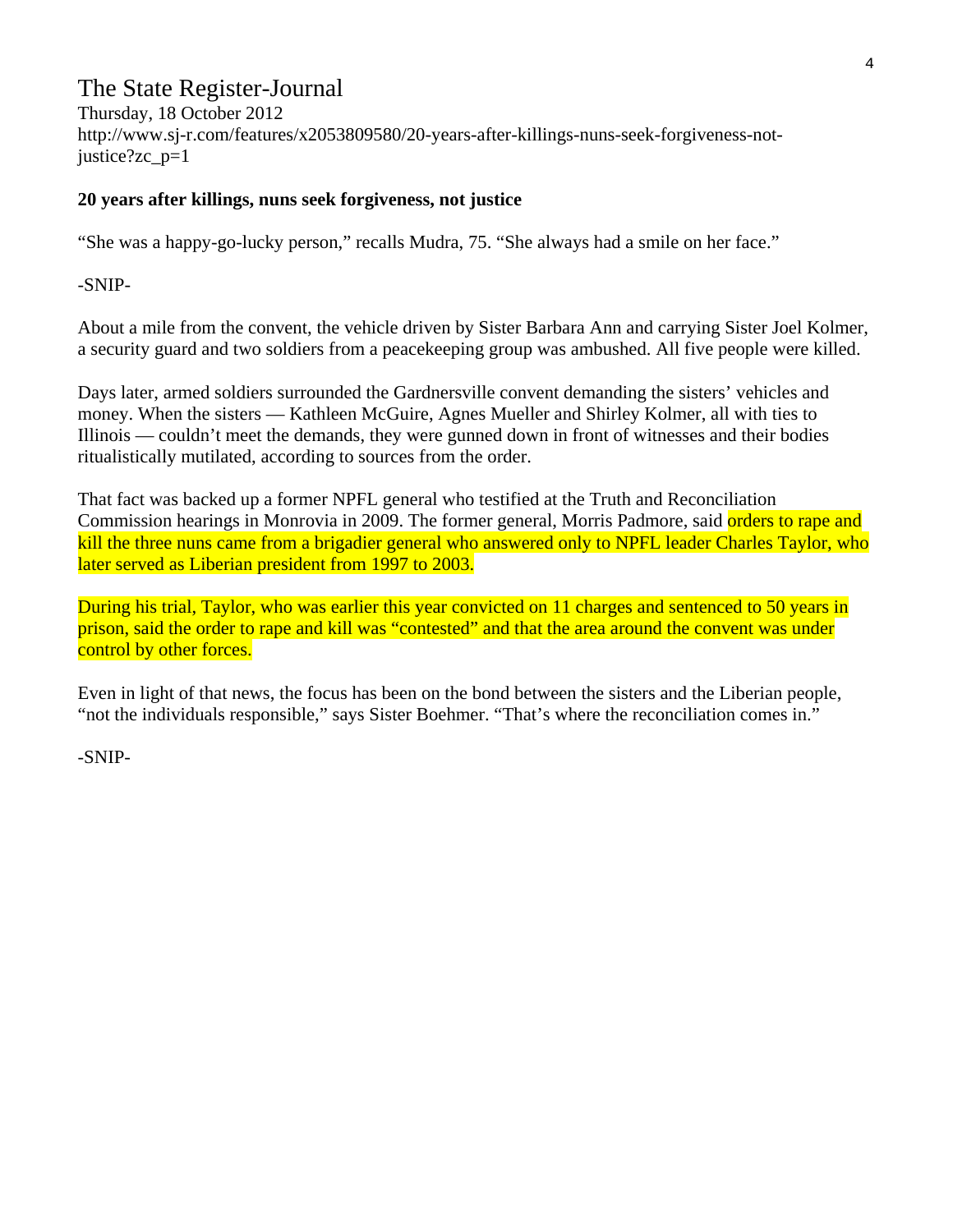# UN Office of the SRSG for Children and Armed Conflict

Wednesday, 17 October 2012

#### **Statement to the General Assembly by Leila Zerrougui, Special Representative of the Secretary-General for Children and Armed Conflict**

M. le Président, Excellences, Mesdames et Messieurs,

C'est un privilège pour moi d'être parmi vous aujourd'hui pour vous présenter le rapport de mon prédécesseur, Mme Radhika Coomaraswamy. Et c'est un honneur de m'adresser à la troisième commission pour la première fois en ma capacité de Représentante Spéciale pour les enfants et les conflits armés. J'ai bon espoir que ce jour marquera le début d'une relation fructueuse et collaborative avec l'Assemblée générale et que, ensemble, nous pourrons continuer à renforcer la protection et la prise en charge de ces enfants dont les vies ont été brisées par les conflits.

#### Mr. Chair,

Before turning to the three themes in the report, allow me to highlight two landmark developments which have set new parametres in the protection of children. I am referring to the verdicts by the International Criminal Court, and Special Court for Sierra Leone, on the cases of Thomas Lubanga and Charles Taylor. These two cases send a powerful deterrent message to military commanders and political leaders responsible for the recruitment and use of children. But perhaps more significantly, these cases set important jurisprudence which national courts could build on.

Mr. Chair,

Allow me to elaborate on three major areas highlighted in the report before you.

The first is the prevention of recruitment and use of children. This is a vast and complex topic. Many factors lead to children's association with armed forces and groups, including poverty, social exclusion, displacement, the breakdown of State institutions, and socio-cultural factors. But I would like to focus on two areas in which Governments, as well as the United Nations, can make a difference.

The most sustainable way to prevent the child soldier phenomenon is through the enactment and enforcement of the rule of law. This was recognised by the General Assembly during its High Level meeting on the rule of law last month. Outlawing the recruitment and use of children is the starting point for prevention, and is reinforced by awareness-raising on applicable laws, and the enforcement of these laws. These are the critical steps that Governments can take to prevent the recruitment and use of children.

In practice, however, we know that this is easier said than done. In war-torn countries, the rule of law is often a work-in-progress, rather than a fact. In such cases, the United Nations may play an important role in support of the State's efforts to prevent violations. I have seen this myself in the DRC, where the UN Mission, in partnership with the UN Country Team, protected children from the threat of recruitment, through the creation, implementation and consolidation of a comprehensive package of protection related tools, such as joint planning of military operations, Joint Protection Teams, Community Liaison Assistants and an alert network amongst communities in conflict-prone areas. In these contexts the strengthening of the judiciary and the penitentiary systems are critical to ensure that the law is upheld. Tools that have been useful include the Joint Investigation Teams, the Joint Prosecution Cells and the use of mobile courts to back up national judicial services and hold trials in remote areas.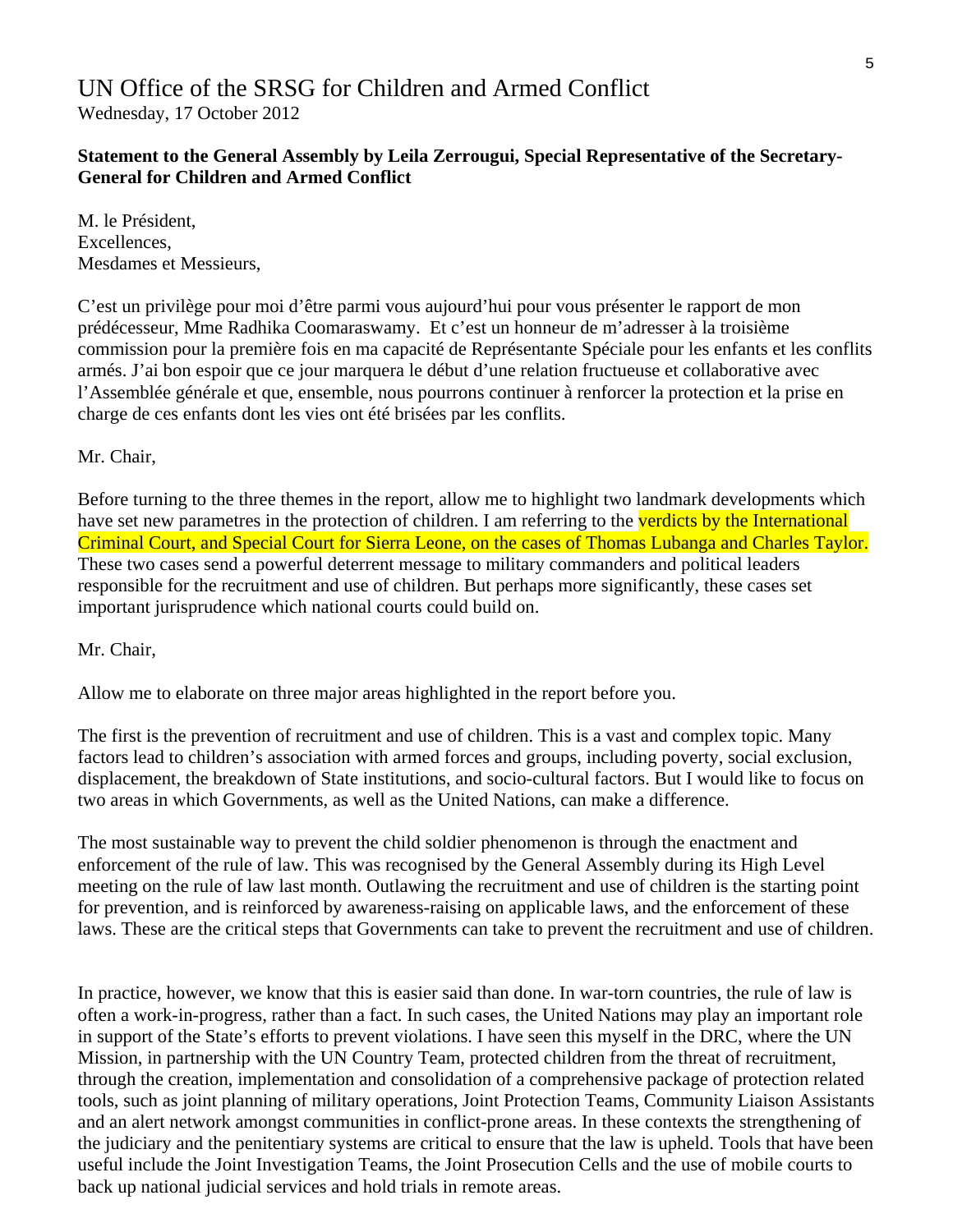#### Mr. Chair,

Successive conflicts have shown with stark clarity the terrible impact that explosive weapons have on children. Weapons with wide area impact, such as air-dropped bombs, missiles (including those fired from drones), mortar shells, mines and improvised explosive devices can kill, maim and injure children when used in populated areas. Because the effect of such weapons cannot be accurately predicted, and because they have a broad blast and fragmentation zone, explosive weapons tend to have an inherently indiscriminate impact, and are therefore deeply problematic.

The effects of explosive weapons go beyond immediate casualties. The threat of their use is an important cause of displacement, and is a significant cause of anxiety and trauma amongst civilians, including children. In addition, the frequent targeting of civilian installations with these weapons mean that in many cases children are impeded from receiving medical treatment or going to school. A recent study, for example, has found that explosive weapons caused more deaths, injuries and damage than any other weapon in attacks on healthcare facilities. I would also note that from a strategic point of view, tactics that result in civilian casualties fuel further animosity and grievances.

For these reasons, I would urge Member States to take measures to reduce the impact of explosive weapons on children, and ensure that military operations uphold the principles of distinction, proportionality, and precaution. Member States could consider reviewing military protocols and procedures with a view to limiting the potential for civilian casualties through use of these weapons. Member States could also consider reviewing the use of new technologies, such as drones, which act as vehicles for explosive weapons.

#### Mr. Chair,

Allow me to turn to my Office's collaboration with regional organisations, which will be a key priority for me. Already, as a result of collaborative efforts with my Office, the European Union has developed guidelines on children and armed conflict, applicable to EU staff in the field and in Brussels.

Going forward, I would like to extend the Office's collaboration with the African Union, and other regional and sub-regional organisations. I have already held preliminary discussions with the AU, and would like to centre our collaboration on capacity-building, guidelines and training for AU peacekeepers on child protection.

#### Mr. Chair,

My Office's partnerships are not limited to regional organisations. Working collaboratively with UN peers – including those sitting beside me today – is central to the success of my mandate. Indeed, I know from my field experience that no single UN actor alone can accomplish the difficult task of protecting children. In the Congo, it was clear to all of us working on the rule of law, human rights and protection that there were times when we needed to assist partners, or ask them to cover gaps. I also found that faced with the very real, often life-and-death challenges in the field, collaboration amongst UN actors was a natural response in order to maximise our impact and make a difference. The richness and complementarity of the UN's mandates enabled us to have a multidimensional approach to child protection.

I know that my predecessor placed great importance on collaboration with key UN and non-UN partners. It will be no different under my tenure. My colleagues beside me and I have already discussed, and agreed, that we must support and empower each other in each of our mandates. Collaboration ranges from technical guidance and training on monitoring and reporting, to joint advocacy campaigns. I will ensure that my Office continues to address the needs of conflict-affected children, so that we address gaps with no overlap together with our partners.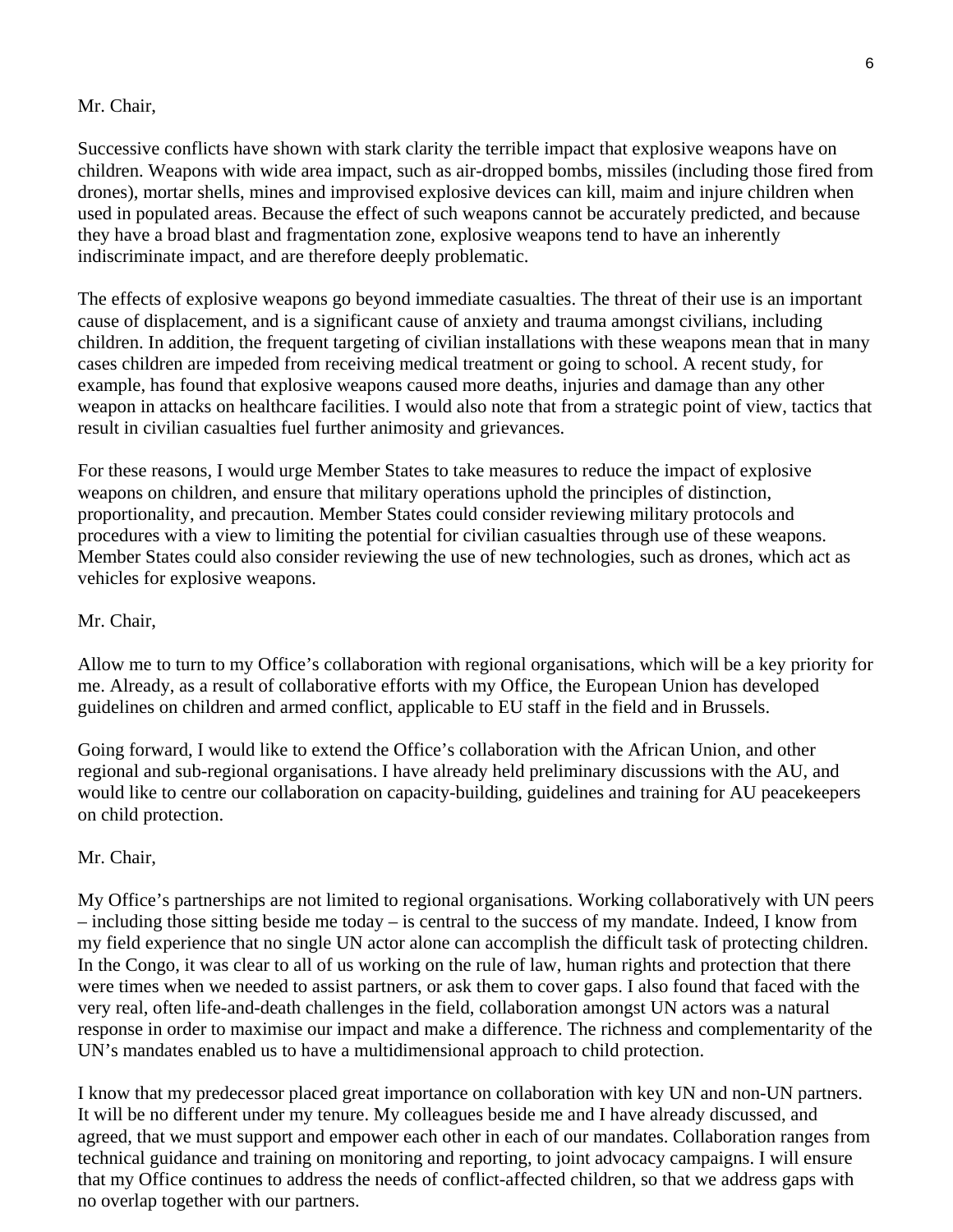#### Mr. Chair,

Allow me to conclude with a few words on the way forward. In addition to working with regional organisations, it is my intention to focus on three broad areas.

Firstly, I would like to re-energise the cross-regional support for children and armed conflict, which was the initial motor that created the mandate. For this, I will reach out to member states that have concerns over the implementation of the mandate, to ensure not only that we are fair and balanced, but that we are also seen as fair and balanced. It is also my plan to meet with the regional groups both in New York and Geneva.

Secondly, I believe that we must now focus on consolidating the gains made by the mandate. The legislative bodies have given us a heavy workload. Now, we must focus on implementing the tasks given to us by these bodies as best as possible, especially on monitoring and reporting, dialogue and Action Plan implementation.

Thirdly, I would like to emphasise that accountability will remain central to my Office's activities. In partnership with member states, I will explore ways of supporting the establishment of national accountability mechanisms to address violations against children, and new approaches to tackle the challenge of persistent perpetrators.

Excellencies, ladies and gentlemen,

The children and armed conflict mandate is only as strong as the support it receives. For this, maintaining consensus on the urgency and importance of action to protect children is critical. Breaking consensus and support for this work will embolden perpetrators, and send the wrong signal to child victims who count on the international community to stand together to protect them. It is my sincere hope that I will receive your support as I undertake this challenging and complex mandate.

Thank you very much.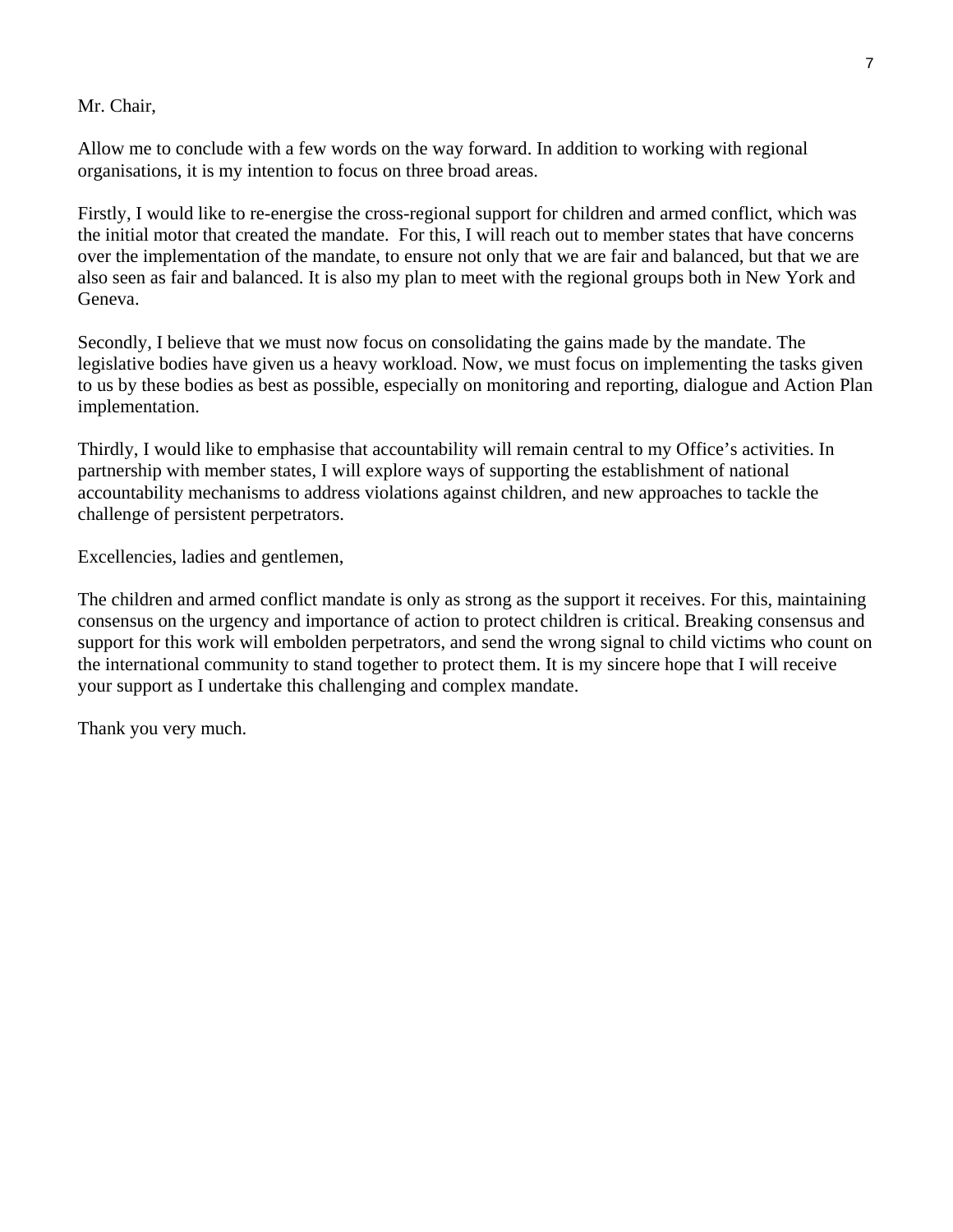## Human Rights Watch

Saturday, 20 October 2012

#### **Liberia slowly coming to terms with civil war's impact on mental health**

Liberia's 14-year civil conflict left a legacy of mental illness for many; a new scheme will offer hitherto absent medical support

Dakemue Kollie, a mental health co-ordinator in Bong County, central Liberia, aims to encourage better attitudes towards mentally ill people.

Dakemue Kollie had to shout over the roar of his motorbike. "I am called the crazy people's friend," he said with a smile. "But I don't blame them. I accept the name and then try to change their minds." Kollie, 33, a mental health co-ordinator in Bong county in central Liberia, rides up to 200km a day along potholed, dusty roads visiting patients in rural areas. The majority are women affected by forms of what he calls anxiety or depression. "There were a lot of war[s] fought here," he said, looking out over the ruins of the anti-terrorist unit base, once home to the elite band of paramilitaries who, under the convicted former president Charles Taylor, committed acts of torture and murder. "Even though I was small I remember everything."

More than 250,000 people were killed during Liberia's 14 years of civil conflict and much of the country's infrastructure was completely destroyed, leaving a republic scarred by decades of violence and carnage. A 2008 study by members of the American Medical Association found 44% of adults displayed symptoms of post-traumatic stress disorder (PTSD).

Dr Benjamin Harris, Liberia's only resident psychiatrist, said: "People tend to endure their suffering rather than seek professional help [because of the] lack of conceptual understanding of what PTSD is all about."

The Carter Centre, an organisation that runs a mental health project in Liberia, states that less than 1% of Liberians have access to appropriate mental health services; in developed countries it is closer to half. In a region still reeling from the effects of the war, mental health is low on a long list of priorities.

Kollie's desire to work in mental health was born of his own experiences during the war years. He was just 15 when his father, a cook at the county's hospital, was killed in a 1994 massacre by Taylor's rebels; he later watched both his sister and mother fall sick and die. "My mother, because of the only daughter she had, got depressed and worried on it until she died also," he said. "So from there I really decided to go into the health field."

Kollie is now one of seven nurses in Bong county trained in mental health by Doctors of the World. As well as treating and counselling patients, his job involves advocacy work to try to change people's views of the illness. "I feel so proud when I see my patients improving," he reflected after visiting 25-year-old Lila, whom he said became "manic" when she was about to get married eight years ago. Three weeks ago, Lila started taking mood-stabilising drugs. She has since told Kollie, for the first time: "Things are getting better." Lila had previously spent endless hours with traditional and spiritual healers fasting and praying, while concoctions of herbs and leaves were pasted on her head. "Sometimes I really used to feel bad," she said. "They would tell me I [was] crazy. Other people used to tell me I [had] the cause."

Mental health in Liberia and other parts of Africa is shrouded in fear and ignorance. People are often ostracised and excluded from the community, with a prevailing belief that the illness may have been caused by witchcraft and could be contagious. Kollie described how he has seen people chained inside